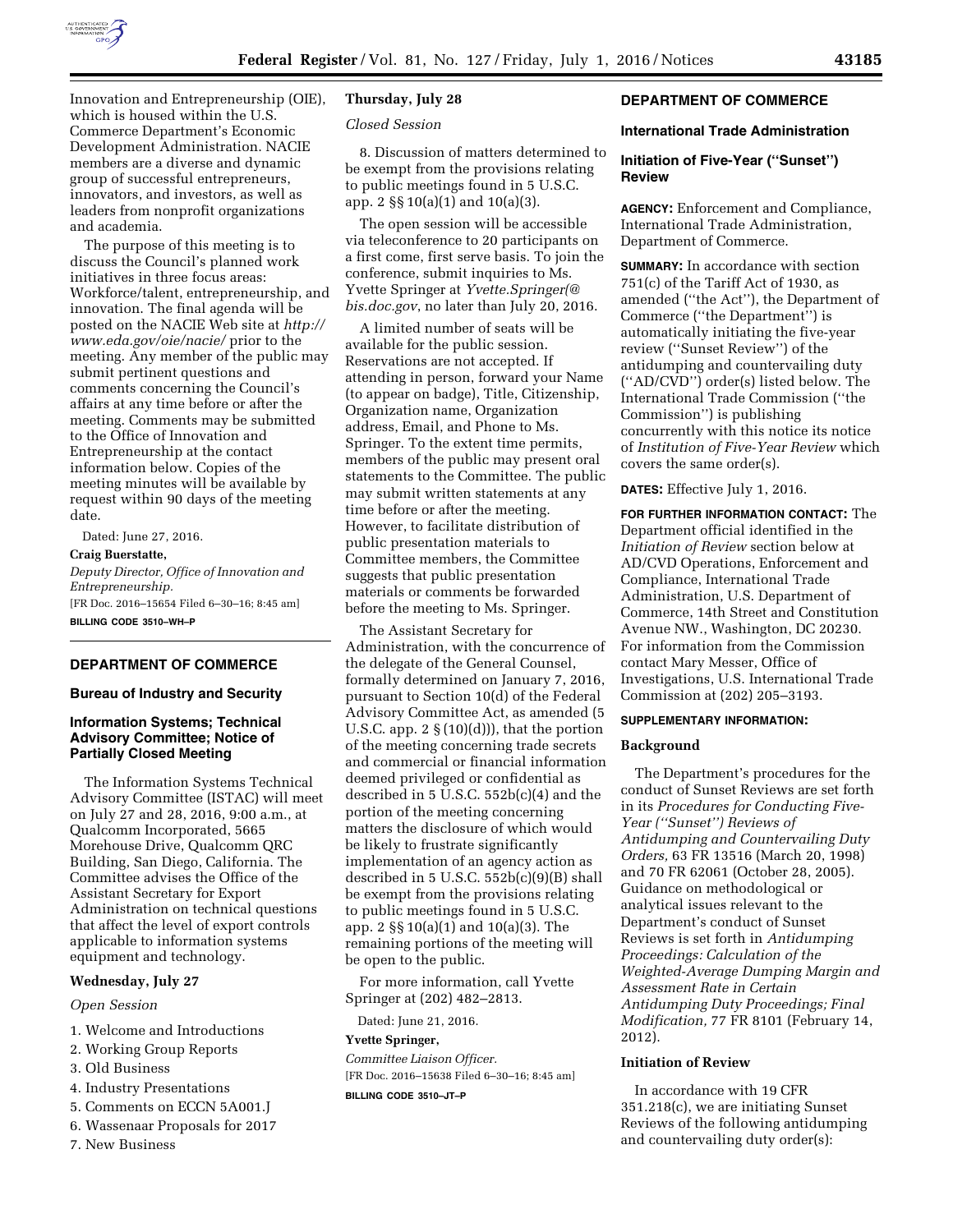| <b>DOC</b><br><b>Case No.</b> | <b>ITC</b><br><b>Case No.</b> | <b>Country</b>       | <b>Product</b>                                                                   | Department<br>Contact                     |
|-------------------------------|-------------------------------|----------------------|----------------------------------------------------------------------------------|-------------------------------------------|
| A-423-808                     | 731-TA-788                    | Belgium              | Stainless Steel Plate in Coils<br>$(3rd$ Review)                                 | Jacqueline Arrowsmith<br>$(202)$ 482-5255 |
| A-588-845                     | 731-TA-800                    | Japan                | Stainless Steel Sheet and<br>Strip in Coils (3 <sup>rd</sup> Review)             | David Goldberger<br>$(202)$ 482-4136      |
| A-570-803                     | 731-TA-457                    | <b>PRC</b>           | Heavy Forged Hand Tools,<br>With or Without Hands<br>$(3rd$ Review)              | <b>Matthew Renkey</b><br>$(202)$ 482-2312 |
| A-580-834                     | 731-TA-801                    | Republic<br>of Korea | <b>Stainless Steel Sheet and</b><br>Strip in Coils $(3rd$ Review)                | David Goldberger<br>$(202)$ 482-4136      |
| $C-580-835$                   | 701-TA-382                    | Republic<br>of Korea | <b>Stainless Steel Sheet and</b><br>Strip in Coils $(3rd$ Review)                | David Goldberger<br>$(202)$ 482-4136      |
| A-821-811                     | 731-TA-811                    | Russia               | <b>Ammonium Nitrate</b><br>$(3rd$ Review)                                        | David Goldberger<br>$(202)$ 482-4136      |
| A-791-805                     | 731-TA-792                    | South Africa         | Stainless Steel Plate in Coils Jacqueline Arrowsmith<br>(3 <sup>rd</sup> Review) | $(202)$ 482-5255                          |
| $C-791-806$                   | 701-TA-379                    | South Africa         | Stainless Steel Plate in Coils David Goldberger<br>$(3rd$ Review)                | $(202)$ 482-4136                          |
| A-583-830                     | 731-TA-793                    | Taiwan               | Stainless Steel Plate in Coils Jacqueline Arrowsmith<br>(3 <sup>rd</sup> Review) | $(202)$ 482-5255                          |
| A-583-831                     | 731-TA-803                    | Taiwan               | <b>Stainless Steel Sheet and</b><br>Strip in Coils (3 <sup>rd</sup> Review)      | David Goldberger<br>$(202)$ 482-4136      |

# **Filing Information**

As a courtesy, we are making information related to sunset proceedings, including copies of the pertinent statute and Department's regulations, the Department's schedule for Sunset Reviews, a listing of past revocations and continuations, and current service lists, available to the public on the Department's Web site at the following address: ''*[http://](http://enforcement.trade.gov/sunset/) [enforcement.trade.gov/sunset/](http://enforcement.trade.gov/sunset/)*.'' All submissions in these Sunset Reviews must be filed in accordance with the Department's regulations regarding format, translation, and service of documents. These rules, including electronic filing requirements via Enforcement and Compliance's

Antidumping and Countervailing Duty Centralized Electronic Service System (''ACCESS''), can be found at 19 CFR 351.303.1

This notice serves as a reminder that any party submitting factual information in an AD/CVD proceeding must certify to the accuracy and completeness of that information.2 Parties are hereby reminded that revised certification requirements are in effect for company/ government officials as well as their representatives in these segments.3 The

3*See Certification of Factual Information To Import Administration During Antidumping and* 

formats for the revised certifications are provided at the end of the *Final Rule.*  The Department intends to reject factual submissions if the submitting party does not comply with the revised certification requirements.

On April 10, 2013, the Department modified two regulations related to AD/CVD proceedings: The definition of factual information (19 CFR 351.102(b)(21)), and the time limits for the submission of factual information (19 CFR 351.301).4 Parties are advised to review the final rule, available at *[http://](http://enforcement.trade.gov/frn/2013/1304frn/2013-08227.txt)* 

<sup>1</sup>*See also Antidumping and Countervailing Duty Proceedings: Electronic Filing Procedures; Administrative Protective Order Procedures,* 76 FR 39263 (July 6, 2011).

<sup>2</sup>*See* section 782(b) of the Act.

*Countervailing Duty Proceedings,* 78 FR 42678 (July 17, 2013) (''*Final Rule*'') (amending 19 CFR

<sup>351.303(</sup>g)). 4*See Definition of Factual Information and Time Limits for Submission of Factual Information: Final Rule,* 78 FR 21246 (April 10, 2013).